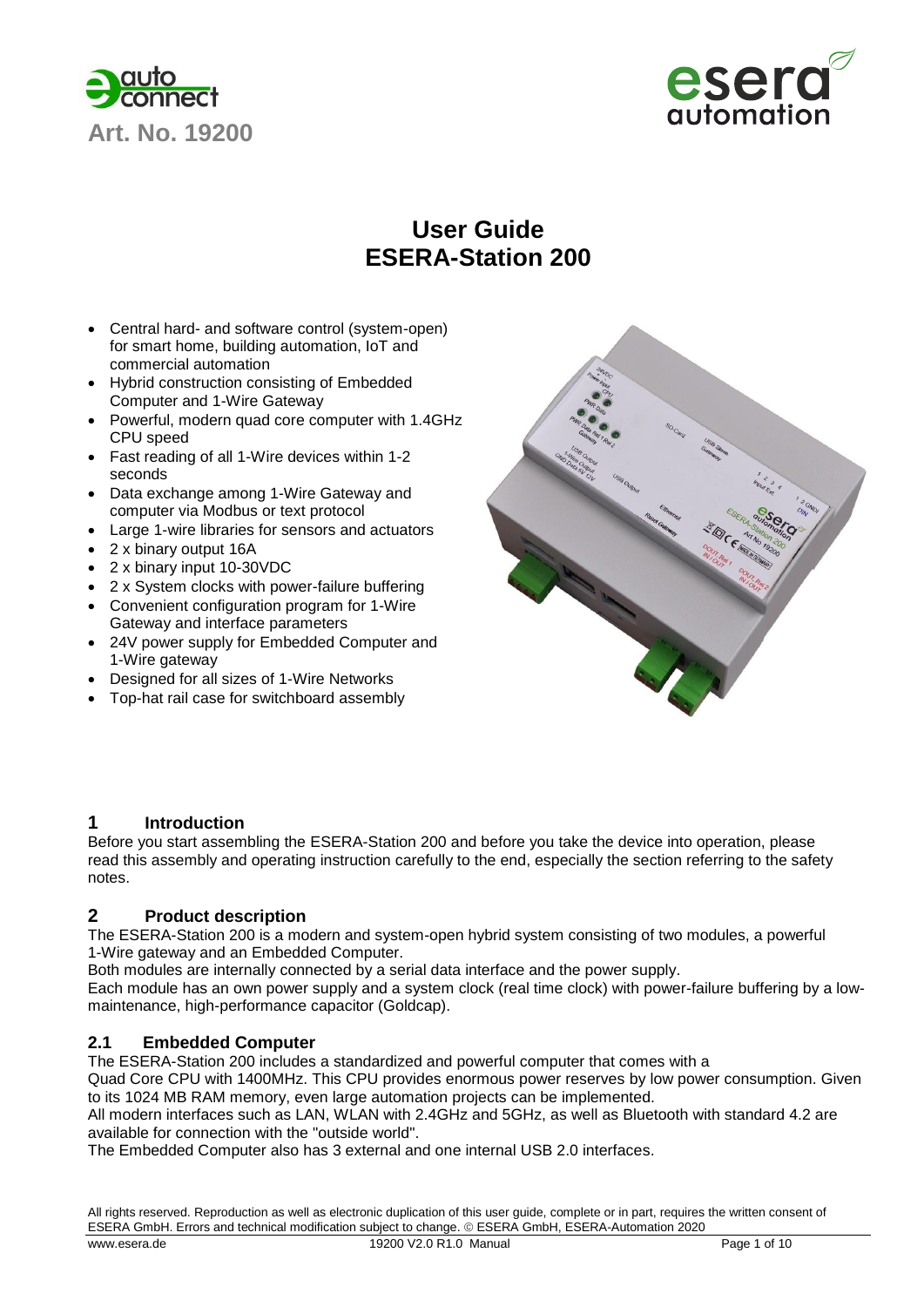## **2.2 1-Wire Gateway**

In addition to the Embedded Computer, the ESERA-Station 200 has an extremely powerful and reliable 1-Wire interface, the 1-Wire Gateway developed by ESERA.

The 1-Wire Gateway is internally connected to the Embedded Computer by serial interface. Via an USB slave interface, the 1-Wire Gateway can also be accessed directly, without an Embedded Computer. Once you use the USB interface, the internal communication to the Embedded Computer is interrupted. The Embedded Computer is only able to receive data.

#### **Standard Modbus TCP protocol**

You can work with your industrial controller, e.g. SPS to communicate with the 1-Wire Gateway 20 via standard Modbus TCP protocol. The addressing is structured in a way that is comparable to many other Modbus systems. Addresses for system and sensor or actuator data are available. An address overview with all available data points is available at the article download section of our website.

#### **Independent administration**

The ESERA-Station 200 is intended for self-sufficient management of 1-Wire networks. You no longer have to worry about 1-Wire commands or formulas for evaluating sensor data. The ESERA-Station 200 independently scans the 1-Wire network for new sensors and actuators and makes them available, in plain text by using Modbus protocol, depending on the modules found and the corresponding data converted.

#### **Formatted data output**

The ESERA-Station 200 provides plausibility checked sensor and actuator data in a ready to use format. E.g. temperature sensor provides values in Celsius degrees with 2 decimal places. You only need to divide this number by 100. Within the 1-Wire Gateway a product specific transformation table is available for all 1-Wire sensor and actuator products offered by ESERA.

#### **Designed for all 1-Wire Networks**

The 1-Wire interface of the ESERA-Station 200 is specially designed to securely support all sizes of 1-Wire networks, even for huge cable length. 1-Wire sensor devices can be operated in parasitic or normal mode at the same time.

The latest available most powerful 1-Wire interface for a maximum level of data security has been used. This includes complex network structures as well.

#### **1-Wire Gateway configuration**

Free configuration software (Config-Tool 3) is provided. When using Config-Tool 3, the latest documentation is available at any time hence it automatically updates via internet. This software is available for [download](https://www.esera.de/produkte/software/downloads-firmware-1-wire-controller-1-wire-gateway/) on our webpage. Communication to Modbus TCP is parallel with no switching.

#### **System time / real time clock**

No real time clock with battery buffering available in your system? No problem at all. ESERA-Station 200 is providing time and date as real time clock including an integrated backup battery. Data plausibility check is possible at any time.

#### **Power supply**

The ESERA-Station 200 is supplied with the industrial 24V voltage.

#### **Connection**

Standard connectors are provided for USB and Ethernet connections. All other connectors are designed in modern screwless push-in technology for rigid and fine-stranded cables with cross sections up to 1.5 or 2.5qmm.

Input voltage for the ESERA-Station 200 is 16 – 30 VDC. Therefore it can be used for 24 VDC (industrial applications). Appropriate hat-rail mounted power supplies or power plugs can be found in our webshop.

## **3 Auto-E-Connect® Support**

The ESERA **Auto-E-Connect®** 1-Wire Plug and Play system will be used for the 1-Wire Bus supported. This enables fully automatic configurations of 1-Wire sensors and actuators on the 1-Wire bus. It is optimized for industrial applications and enables significant added value beyond the sensor and chip data.

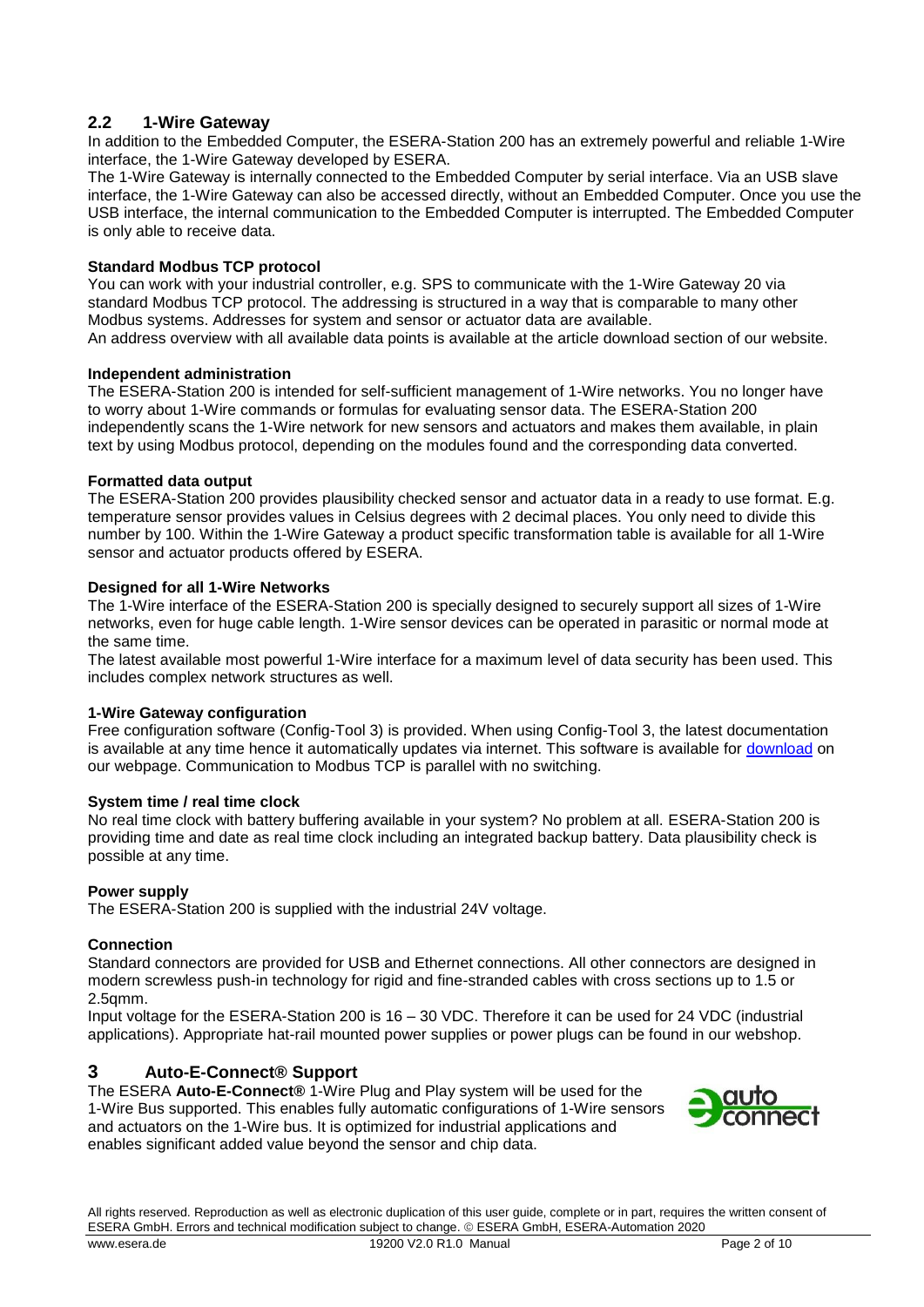

**Art. No. 19200** 



The Auto-E-Connect function automatically recognizes ESERA chips, sensors and actuators, starts suitable libraries and outputs fully formatted data.

The Auto-E-Connect functionality will be available from mid-2020 via 1-Wire Controllers, 1-Wire Gateways and 1-Wire ECO from ESERA available.

Further information on ESERA Auto-E-Connect can be found on the ESERA website, ESERA Config-Tool 3, or in the download area for this article in the ESERA Webshop.

## **4 Technical data**

| <b>Embedded Computer</b>                                                    |                                                                                                                                                                                                     |
|-----------------------------------------------------------------------------|-----------------------------------------------------------------------------------------------------------------------------------------------------------------------------------------------------|
| CPU:                                                                        | Quad-Core processor ARM-Cortex-A53 64Bit, 1400 MHz                                                                                                                                                  |
| Memory:                                                                     | RAM 1024 MB LPDDR2 memory                                                                                                                                                                           |
|                                                                             | microSD card 8GB for operating system and software application                                                                                                                                      |
| Operating system:                                                           | Linux Debian (Raspian), software already installed                                                                                                                                                  |
| Software, option:                                                           | - IP-Symcon, basic, professional or unlimited                                                                                                                                                       |
|                                                                             | - Codesys 3.x                                                                                                                                                                                       |
| External interface:                                                         | LAN RJ45 10/100/1000 Mbit (Gigabit LAN by USB 2.0 with up to 300 Mbit)<br>- Auto negotiation (full-duplex and half-duplex)<br>- Support for DHCP and IP-address<br>- DNS support<br>- Auto MDI/MDIX |
|                                                                             | WLAN 802.11 b/g/n/ac (2,4 + 5,0 GHz)                                                                                                                                                                |
| System clock (RTC):                                                         | Bluetooth 4.2<br>DS1307 with ability to bypass power failure with Goldcap for min. 24 hours                                                                                                         |
|                                                                             |                                                                                                                                                                                                     |
| 1-Wire Gateway<br>Data interface:                                           | Modbus RTU and ESERA ASCII text protocol                                                                                                                                                            |
| Internal interface:                                                         | serial, 19200 baud 8 data bit, 1 start bit, no stop bit                                                                                                                                             |
| Firmware update and                                                         |                                                                                                                                                                                                     |
| configuration                                                               | by ESERA Config-Tool 3                                                                                                                                                                              |
| 1-Wire interface:<br>Protection circuits:<br>Connection:<br>Output voltage: | 1-Wire bus (Masse/GND, 5V, 12V and data)<br>ESD- and reverse polarity protection<br>Push In connector for cables up to 1.5qmm cable cross section<br>5V max. 1A, 12VDC max. 1,2A                    |
|                                                                             | Overload and short circuit proof                                                                                                                                                                    |
| Digital- /binary input:                                                     | 2 x input 10-30VDC, max. 10mA per channel                                                                                                                                                           |
|                                                                             | isolated with common negative pole<br>Push In connector for cables up to 1.5qmm cable cross section                                                                                                 |
| Digital- /binary output:                                                    | 2 x output (relays) 16A switching current (NO), isolated                                                                                                                                            |
|                                                                             | Push In connector for cables up to 2.5qmm cable cross section                                                                                                                                       |
| System clock (RTC):                                                         | DS1307 with ability to bypass power failure with Goldcap for min. 24 hours                                                                                                                          |
| <b>Entire system</b>                                                        |                                                                                                                                                                                                     |
| Power supply:                                                               | $16 - 30$ VDC                                                                                                                                                                                       |
| Input:                                                                      | $3,4 - 38W*$                                                                                                                                                                                        |
|                                                                             | * depending on the CPU load and load on the 1-wire interface                                                                                                                                        |
| 5<br><b>Ambient conditions</b>                                              |                                                                                                                                                                                                     |
| Air humidity:                                                               | Temperature, operation -10 °C up to +55 °C (extended temperature range available upon request)<br>$10 - 92$ % (non-condensing)                                                                      |
| D <sub>rotation</sub>                                                       | ∩פרוו                                                                                                                                                                                               |

Protection system: IP20 Protection class: III Dimensions: 35 x 90 x 70mm (WxHxD)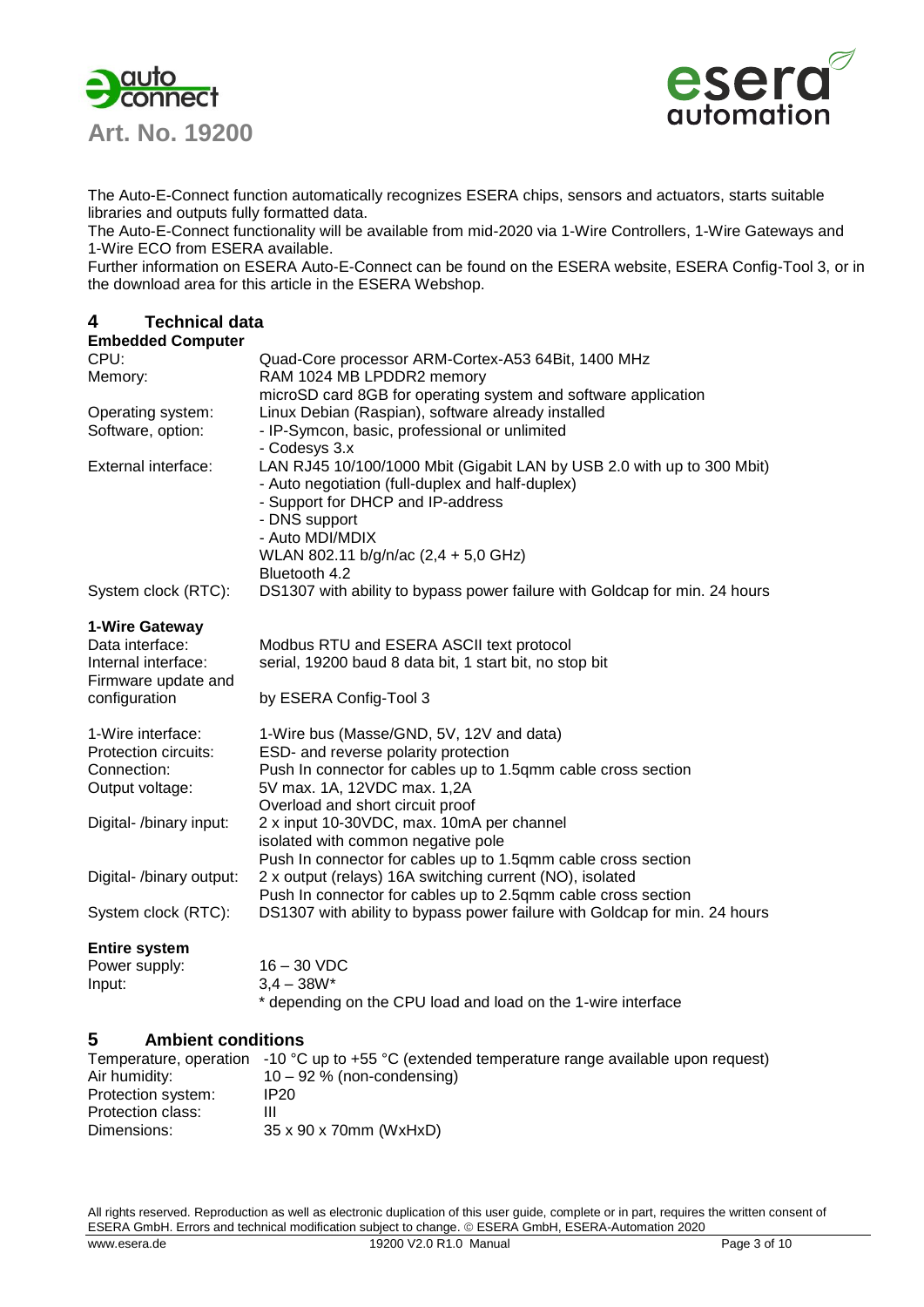## **6 Conformity**

EN 50090-2-2 EN 61000-4-2, ESD EN 61000-4-3, HF EN 61000-4-4, Burst EN 61000-4-5, Surge EN 61000-6-1, Fault-free operation EN 61000-6-3, Stray radiation RoHS

# **7 Block diagram**



## **8 LED display**

The ESERA-Station 200 has various display LEDs. Please refer to the following table for their functions:

| <b>LED Status</b>        | <b>Description</b> | <b>Function</b>                                                     |  |  |  |
|--------------------------|--------------------|---------------------------------------------------------------------|--|--|--|
| <b>Embedded Computer</b> |                    |                                                                     |  |  |  |
| LED green front          | <b>PWR</b>         | Display supply voltage Embedded Computer                            |  |  |  |
| LED green front          | <b>DATA</b>        | LED, can be programmed for individual use (GPIO 27)                 |  |  |  |
| LED green Ethernet       | <b>DATA</b>        | Flashes while transferring data                                     |  |  |  |
| LED green Ethernet       | <b>LINK</b>        | Is lit if Ethernet connection is active                             |  |  |  |
| 1-Wire Gateway           |                    |                                                                     |  |  |  |
| LED green                | <b>PWR</b>         | Display supply voltage 1-Wire Gateway                               |  |  |  |
| LED green                | <b>DATA</b>        | LED flashes 3 times after power on<br>$\bullet$                     |  |  |  |
|                          |                    | Flashes at 1-Wire activity<br>$\bullet$                             |  |  |  |
|                          |                    | Flashes while transferring data by the data interface<br>$\bullet$  |  |  |  |
|                          |                    | Flashes rapidly if "KAL Receive" has been activated no<br>$\bullet$ |  |  |  |
|                          |                    | "KAL messages" received.                                            |  |  |  |
| LED green                | REL <sub>1</sub>   | Output 1, is lit when relay 1 is active                             |  |  |  |
| LED green                | REL <sub>2</sub>   | Output 2, is lit when relay 1 is active                             |  |  |  |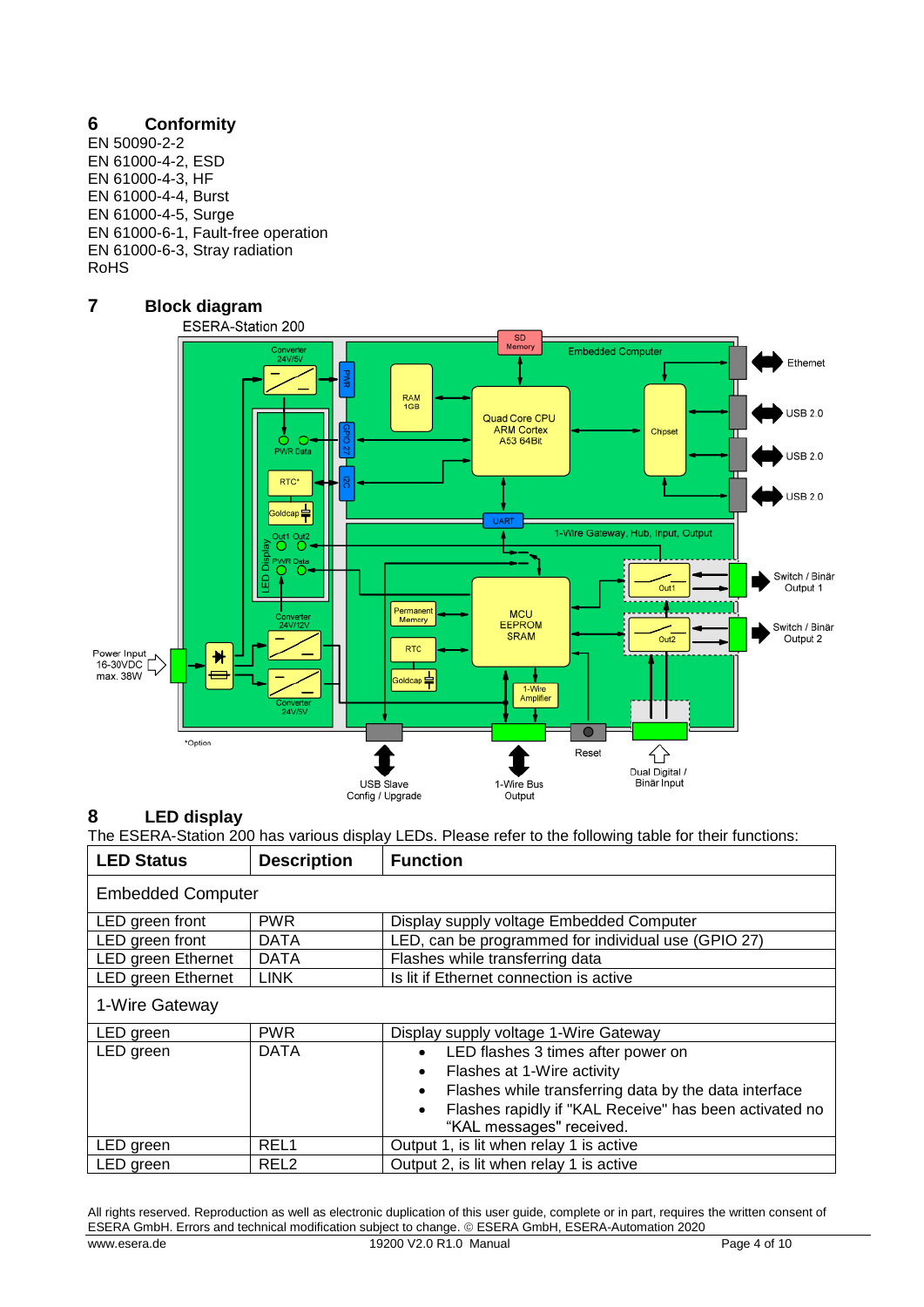



Area

Bereich / Isolated

Isolierter

## **9 Connection**

**Module top side** (left to right)

- Supply voltage 16-30VDC
	- USB Slave for 1-Wire Gateway Configuration and firmware update/upgrade
	- Optional input (not equipped)
	- 2 x digital input 10-30VDC isolated

#### **Module bottom side** (left to right) lower level

- 1-Wire bus output, Masse/GND, Data, 5V (max. 1A) and 12V (max. 1,2A)
- Reset button for 1-Wire Gateway (inside)
- Digital output 1 (max. 16A)
- Digital output 2 (max. 16A)

#### upper level

- 3 x USB output (5V max. 0,5A)
- Ethernet input RJ45 10/100/1000 MBit



Note: Basics and tips for 1-Wire bus systems can be found in our webshop [\(https://www.esera.de/1-wire](https://www.esera.de/1-wire-grundlagen/)[grundlagen/\)](https://www.esera.de/1-wire-grundlagen/) or in our e-book which is also available in our webshop [\(https://www.esera.de/service](https://www.esera.de/service-support/dokumentation/352/grundlagen-1-wire-bus-ebook?number=11901)[support/dokumentation/352/grundlagen-1-wire-bus-ebook?number=11901\)](https://www.esera.de/service-support/dokumentation/352/grundlagen-1-wire-bus-ebook?number=11901).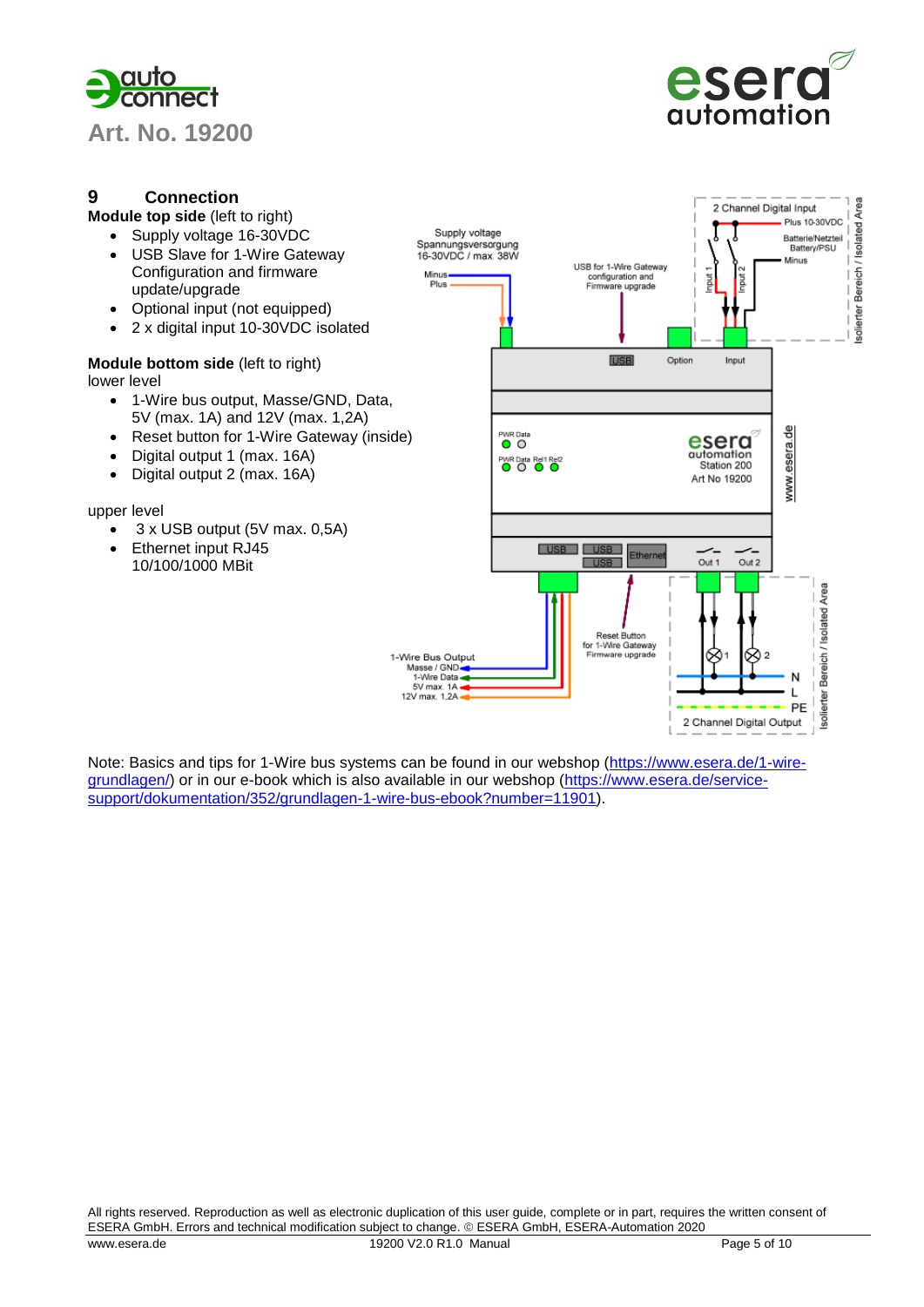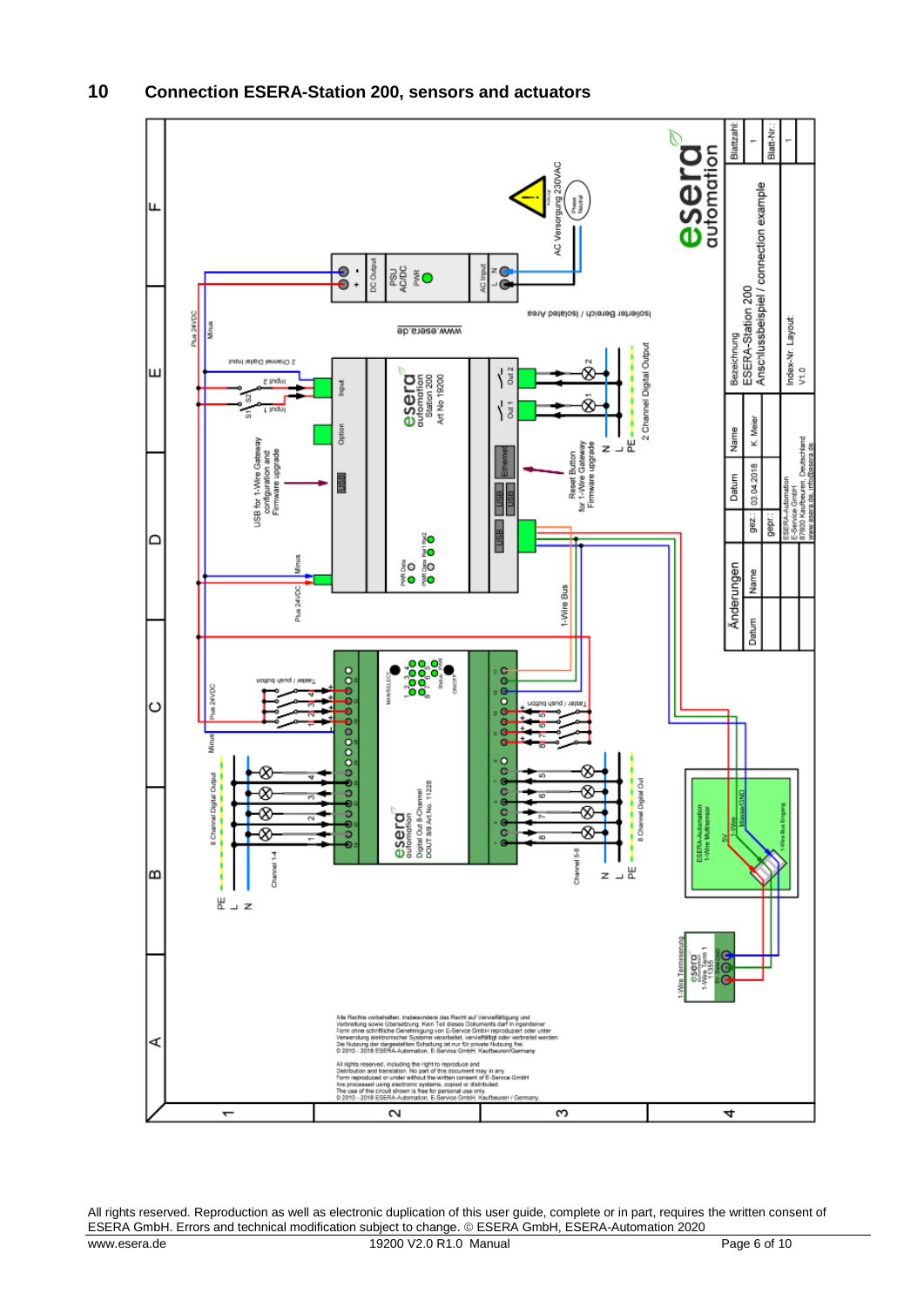



## **11 Software**

#### **Data interface Modbus RTU and ESERA ASCII text protocol**

You can address the 1-Wire Gateway either by the USB slave socket on the top of the device or by the internal data interface between the 1-Wire Gateway and the Embedded Computer.

When the USB slave interface is used, internal communication among 1-wire gateway and Embedded Computer will automatically be interrupted. Both, USB slave and internal serial interface have the setting 19200 baud, 8 data bits, 1 start bit and no stop bit (19200,8N1).

The software "Config Tool 3" for Windows operating systems can be found in the download area of the article or at our website, Service & Support, Download. [https://www.esera.de/produkte/software/downloads](https://www.esera.de/produkte/software/downloads-firmware-1-wire-controller-1-wire-gateway/)[firmware-1-wire-controller-1-wire-gateway/.](https://www.esera.de/produkte/software/downloads-firmware-1-wire-controller-1-wire-gateway/)

This software is available for download on our webpage.

#### **12 Integration IP-Symcon / ESERA-Station**

ESERA IP-Symcon software modules are provided at our webpage for easy integration of the ESERA-Station 1-Wire Gateway. Using software scripts are no longer necessary. Further details can be found on our webpage: [https://www.esera.de/kompatible-steuerungen-zentralen/ip-symcon-integration/.](https://www.esera.de/kompatible-steuerungen-zentralen/ip-symcon-integration/)

A script for regular connections by 1-Wire Bus Coupler is also available for download on our webpage. Further details can be found in the sample script.

#### **13 Configuration and communication 1-Wire Gateway**

The well-tested 1-Wire Gateway is installed inside the ESERA-Station. The 1-Wire Gateway has a wide range of configuration and formatting options, which are read out and operated with the ESERA "Config-Tool 3". For communication among 1-Wire Gateway and Config-Tool 3 the open ESERA ASCII text protocol is used. Any communication can also be handled directly from the Embedded Computer or a terminal program (e.g., Hercules or Putty).

Binary inputs and outputs are available by 1-wire gateway for the Embedded Computer to control.

#### **14 Firmware update 1-Wire Gateway**

Firmware will be updated by using an existing USB connection (USB slave module top side) with Config-Tool 3 software which can be found at the "DEBUG/DATA" tab. By clicking the button "DOWNLOAD FIRMWARE" a new window opens to download new software (firmware) for the 1-Wire Controller / 1-Wire Gateway.

This firmware is compatible with all releases of the 1-Wire Controller and 1-Wire Gateways as well as ESERA-Station 200. The features are individually unlocked at the installed device.

#### **Recovery function Firmware-update**

Should an error occur during the firmware update e.g. losing power while updating the firmware, a recovery function can be started. Press and hold



the reset button (module bottom side (inside). Then start the update in Config-Tool 3 and release the reset button after 1 second after the update has been started. The update should start now.

When the updated is completed we recommend to disconnect ESERA-Station 200 for approx. 30 seconds, then restart again. If any issues should occur when installing the update, please contact the ESERA support team: E-Mail: [support@esera.de.](mailto:support@esera.de)

1-Wire Controller 1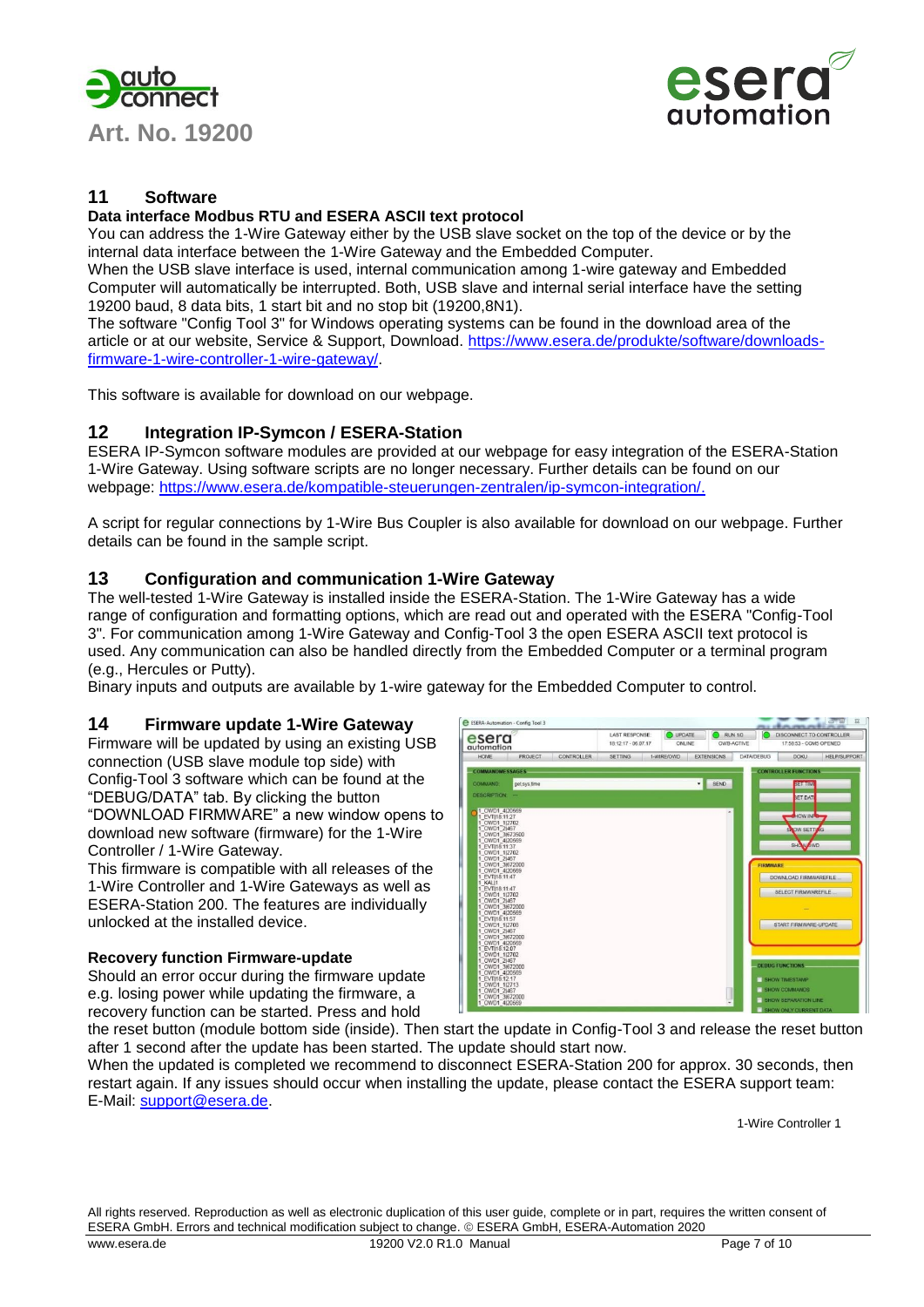## **15 Internal communication among 1-Wire Gateway and Embedded Computer 15.1 ESERA ASCII text protocol / programming manual**

The 1-Wire Gateway inside the ESERA-Station 200 provides two types of protocols. The ESERA text protocol in ASCII format easily supports configuration and analysis whereas the ESERA text protocol runs on "GET" and "SET" commands.

The ESERA text protocol is totally open and documented. The latest version of the ESERA protocol description is available for download in our webshop [\(https://www.esera.de/produkte/software/downloads-firmware-1-wire](https://www.esera.de/produkte/software/downloads-firmware-1-wire-controller-1-wire-gateway/)[controller-1-wire-gateway/\)](https://www.esera.de/produkte/software/downloads-firmware-1-wire-controller-1-wire-gateway/) as well as in the ESERA Config-Tool 3 download area.

## **15.2 Modbus protocol**

ESERA-Station 200 is able to communicate to ESERA text protocol or Modbus TCP protocol with no switching. For communication any Modbus slave-address (device address) can be chosen. Device address equals the 1-wire Gateway / Controller number. Device address is set to 1 by default.

The Modbus protocol is standardized configured. Please refer to the following table for a partial addressoverview. The entire addressing overview can be found in the programming manual, which can be found in the download area of this product on our website and by the configuration software ESERA "Config Tool 3".

| <b>Specification</b>    | reading address | number of words<br>(16Bit) | type of data |
|-------------------------|-----------------|----------------------------|--------------|
| Controller No.          | 60000           |                            | text         |
| Article-No.             | 60001           |                            | text         |
| <b>Firmware Version</b> | 61000           |                            | string       |
| Hardware                | 61010           | 3                          | string       |
| Serial number           | 61020           |                            | string       |
| Time                    | 61030           |                            | string       |
| Date                    | 61035           | 4                          | string       |
| $\cdots$                |                 |                            |              |

#### **Partial Modbus address specification**

| 1-Wire bus sensors and<br>actuators |              |                |                    |  |
|-------------------------------------|--------------|----------------|--------------------|--|
| OWD 1/1-Wire module 1               | 40100        |                | Integer            |  |
|                                     | 40101, 40102 | 2              | Dword1             |  |
|                                     | 40103, 40104 | 2              | Dword <sub>2</sub> |  |
|                                     | 40105, 40106 | 2              | Dword <sub>3</sub> |  |
|                                     | 40107, 40108 | $\overline{2}$ | Dword4             |  |
|                                     | 40109, 40110 | $\overline{2}$ | Dword <sub>5</sub> |  |
|                                     | 40111, 40112 | $\overline{2}$ | Dword <sub>6</sub> |  |
|                                     | 40113, 40114 | 2              | Dword7             |  |
|                                     | 40115, 40116 | $\overline{2}$ | Dword <sub>8</sub> |  |
| OWD 2/1-Wire module 2               | 40200        |                | Integer            |  |
|                                     | 40201, 40202 | 2              | Dword1             |  |
|                                     | 40203, 40204 | 2              | Dword <sub>2</sub> |  |
|                                     | $\cdots$     |                |                    |  |

## **16 Operating conditions**

The operation of the assembly group can take place only on condition of observing the required voltage and the ambient conditions. The operating position of the device is irrelevant. The device is meant to be used in dry areas free of dust.

Should condensed water build up within the sensor, an acclimatization period of at least 2 hours must be met. The components can be operated only under the supervision of an electrically skilled person. Assembly groups and components do not belong into the hands of children

In industrial facilities, the accident prevention regulations of the federation of industrial professional associations for electrical installations and equipment must be observed. Do not operate the components in an environment with inflammable gases, vapors or dusts or in an environment where such gases, vapors or dusts may occur.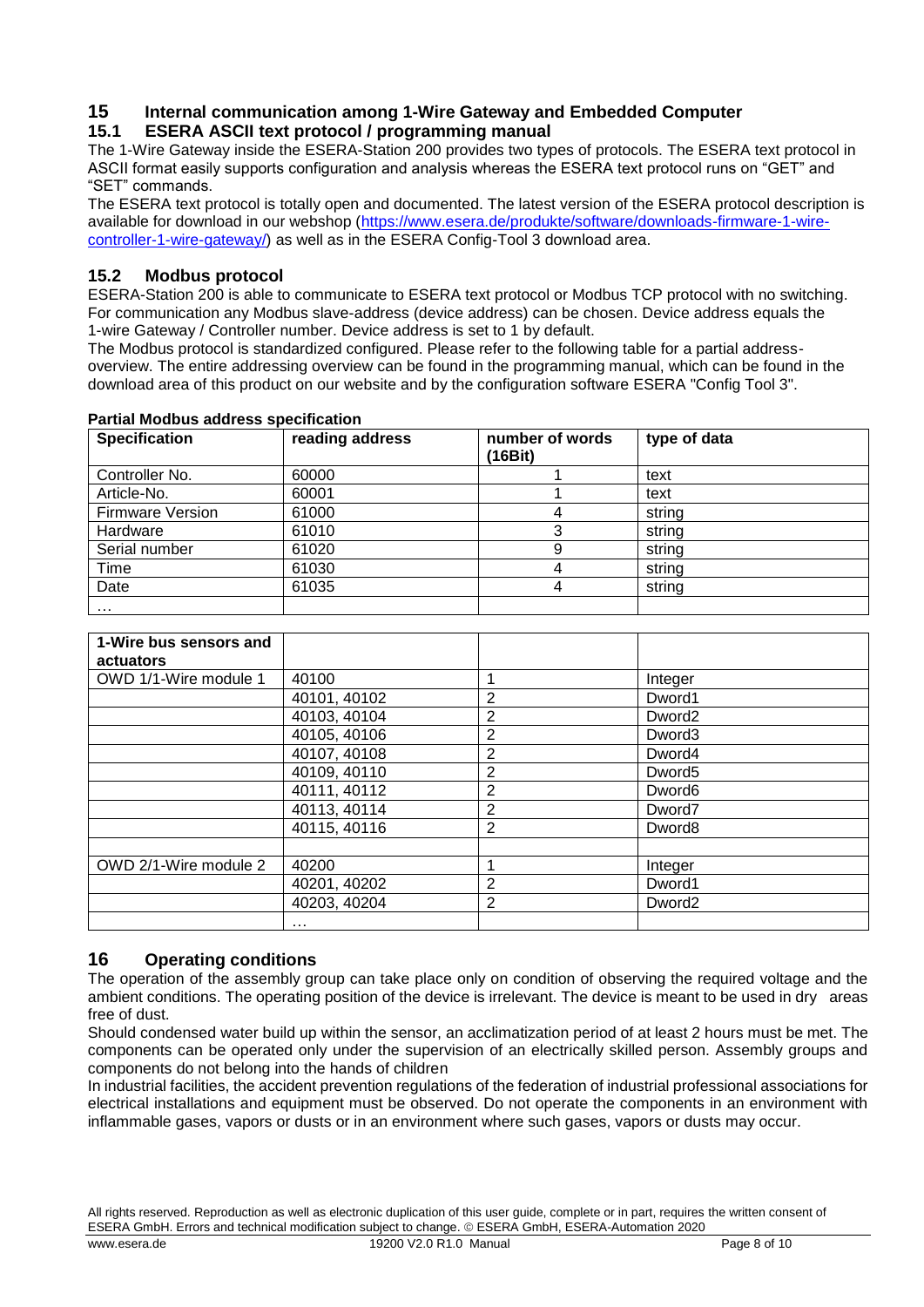



## **17 Assembly**

The device may only be used in dry indoor areas. The sensor must be mounted upright, with the ventilation openings at the top and bottom.

The mounting place must be protected against moisture. The module may only be used in dry indoor rooms or protected outside areas. The device is designed for fixed installation within a switching cabinet

## **18 Disposal note**

Do not dispose of the device within the household waste!

According to the directive concerning old electrical and electronic appliances, electronic devices must be disposed of via the collecting points for old electronic appliances!

## **19 Safety instructions**

When using products that come into contact with electrical voltage, the valid VDE regulations must be observed, especially VDE 0100, VDE 0550/0551, VDE 0700, VDE 0711 and VDE 0860

- All final or wiring work must be carried out with the power turned off.
- Before opening the device, always unplug or make sure that the unit is disconnected from the mains.
- Components, modules or devices may only be put into service if they are mounted in a contact proof housing. During installation they must not have power applied.
- Tools may only be used on devices, components or assemblies when it is certain that the devices are disconnected from the power supply and electrical charges stored in the components inside the device have been discharged.
- Live cables or wires to which the device or an assembly is connected, must always be tested for insulation faults or breaks. If an error is detected in the supply line, the device must be immediately taken out of operation until the faulty cable has
- been replaced. When using components or modules it is absolutely necessary to comply with the requirements set out in the
- accompanying description specifications for electrical quantities. If the available description is not clear to the non-commercial end-user what the applicable electrical characteristics for a part or assembly are, how to connect an external circuit, which external components or additional devices can be connected or which values these external components may have, a qualified electrician must be consulted.
- It must be examined generally before the commissioning of a device, whether this device or module is basically suitable for the application in which it is to be used.
- In case of doubt, consultation with experts or the manufacturer of the components used is absolutely necessary.
- For operational and connection errors outside of our control, we assume no liability of any kind for any resulting damage.
- Kits should be returned without their housing when not functional with an exact error description and the accompanying instructions. Without an error description it is not possible to repair. For time-consuming assembly or disassembly of cases charges will be invoiced.
- During installation and handling of components which later have mains potential on their parts, the relevant VDE regulations must be observed.
- Devices that are to be operated at a voltage greater than 35 VDC / 12mA, may only be connected by a qualified electrician and put into operation.
- Commissioning may only be realized if the circuit is built into a contact proof housing.
- If measurements with an open housing are unavoidable, for safety reasons an isolating transformer must be installed upstream or a suitable power supply can be used.
- After installing the required tests according to DGUV / regulation 3 (German statutory accident insurance, [https://en.wikipedia.org/wiki/German\\_Statutory\\_Accident\\_Insurance\)](https://en.wikipedia.org/wiki/German_Statutory_Accident_Insurance) must be carried out.

## **20 Warranty**

ESERA GmbH guarantees that the goods sold at the time of transfer of risk to be free from material and workmanship defects and have the contractually assured characteristics. The statutory warranty period of two years begins from date of invoice. The warranty does not extend to the normal operational wear and normal wear and tear. Customer claims for damages, for example, for non-performance, fault in contracting, breach of secondary contractual obligations, consequential damages, damages resulting from unauthorized usage and other legal grounds are excluded. Excepting to this, ESERA GmbH accepts liability for the absence of a guaranteed quality resulting from intent or gross negligence. Claims made under the Product Liability Act are not affected.

If defects occur for which the ESERA GmbH is responsible, and in the case of replacement goods, the replacement is faulty, the buyer has the right to have the original purchase price refunded or a reduction of the purchase price. ESERA GmbH accepts liability neither for the constant and uninterrupted availability of the ESERA GmbH or for technical or electronic errors in the online offer.